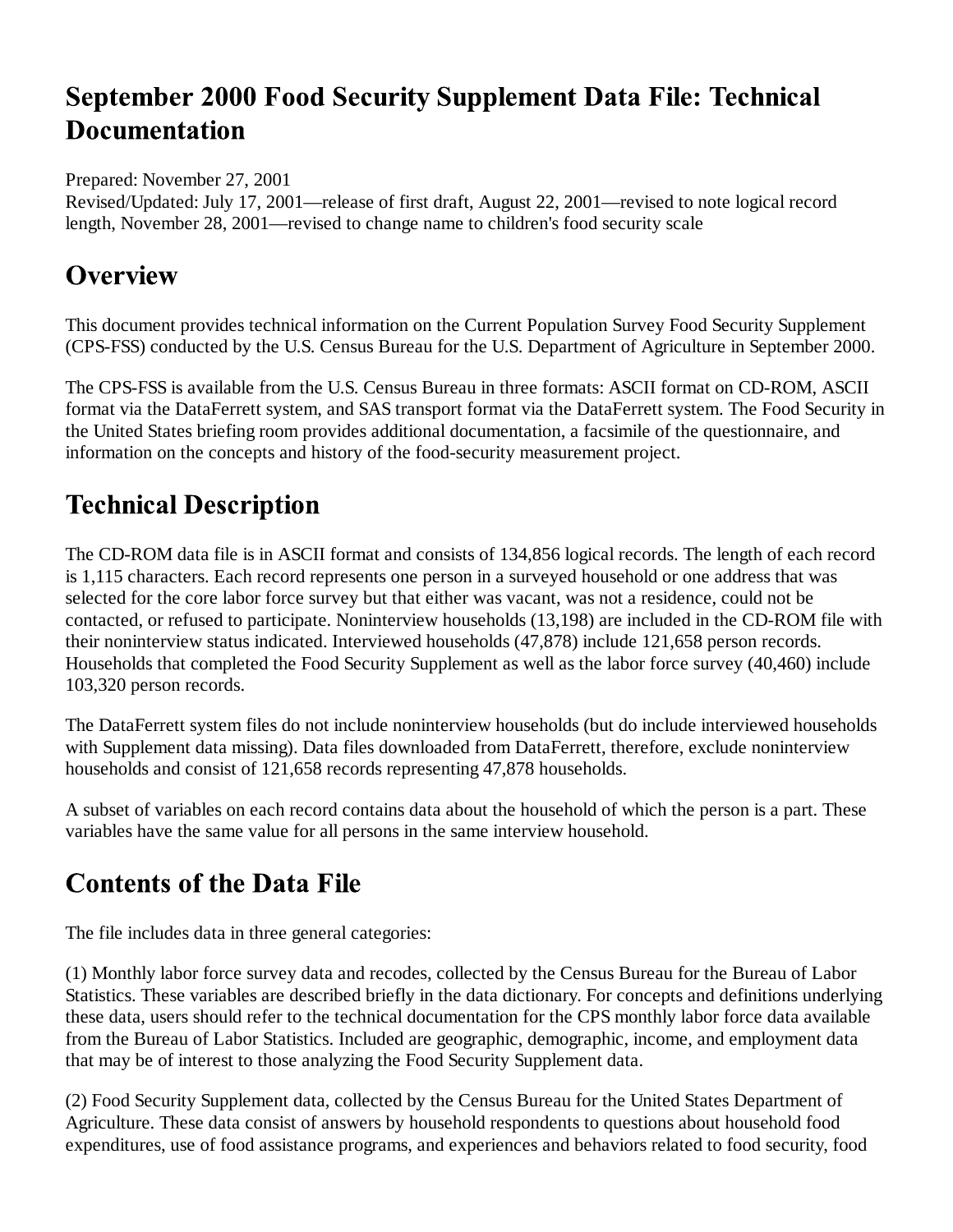insecurity, and hunger. All of the Food Security Supplement data are household-level data except for the Supplement person weight.

(3) Food security and hunger scale and status indicators calculated from the Food Security Supplement data by the Economic Research Service of the United States Department of Agriculture. These indicate the screening status of the household, as well as continuous and categorical measures of food security status. They are all household-level variables.

# **Contents of the Food Security Supplement Questionnaire**

A facsimile of the Food Security Supplement questionnaire is available on the ERS website (address at end of this document) and on the public-use data file CD-ROM available from the Census Bureau. Variable names in the data dictionary generally consist of the prefix HE (household variable, edited) followed by the question number from the questionnaire. The major sections are as follows:

- (1) Food Spending (HES1-HES8).
- (2) Food Assistance Program Participation (HES9-HESP9).

(3) Food Sufficiency and Food Security (HESS1-HESSH5A). This section includes the 18 food security and hunger questions that are used to calculate the household food security scale.

(4) Ways of Avoiding or Ameliorating Food Deprivation—Coping Strategies (HESC1-HESC4).

(5) Minimum Food Spending Needed (HES10-HES12)

# **Changes from Previous Years' Food Security Supplements**

The following changes were introduced in the 2000 Food Security Supplement:

- The question on reduced-cost meals for the elderly was split into two questions (HESP5, HESP5A) to clearly include both meals delivered to the home as well as meals at a community center or senior center.
- A question was added to ask about free or reduced-cost food received at a day care or Head Start program (HESP7A).
- The split ballot test of the two forms of the USDA/NHANES food sufficiency questions was discontinued. The single-question form (HESS1) was retained.
- A split ballot test of variants of the first three questions in the food security scale (HESS2A, HESS3A, and HESS4A) was initiated for households in rotation 8. The questions were proposed by Health Canada for national surveys in Canada.
- The split ballot test of individually referenced questions conducted in 1998 and 1999 was discontinued.
- A split ballot test of follow-ups to six questions in the hunger and severe hunger series (HESHF2A, HESHF3A, HESHF4A, HESSHF1A, HESSHF2A, HESSHF4A) was initiated for households in rotation 8. The test question asks, "In months when [behavior or experience occurred], how many days did this usually happen?" The 30-day followup question for these households was skipped.
- A revised method was introduced for asking about the minimum amount households need to spend for food in order to meet the needs of the household (HES10, HES11, HES12).
- Three variables based on the children's food security scale are included in the data file (HRFS12M5, HRFS12M6, HRFS12M7) to characterize food stress among children. The scale is calculated from the 8 child-referenced questions in the household food security scale and did not require any changes to the questionnaire.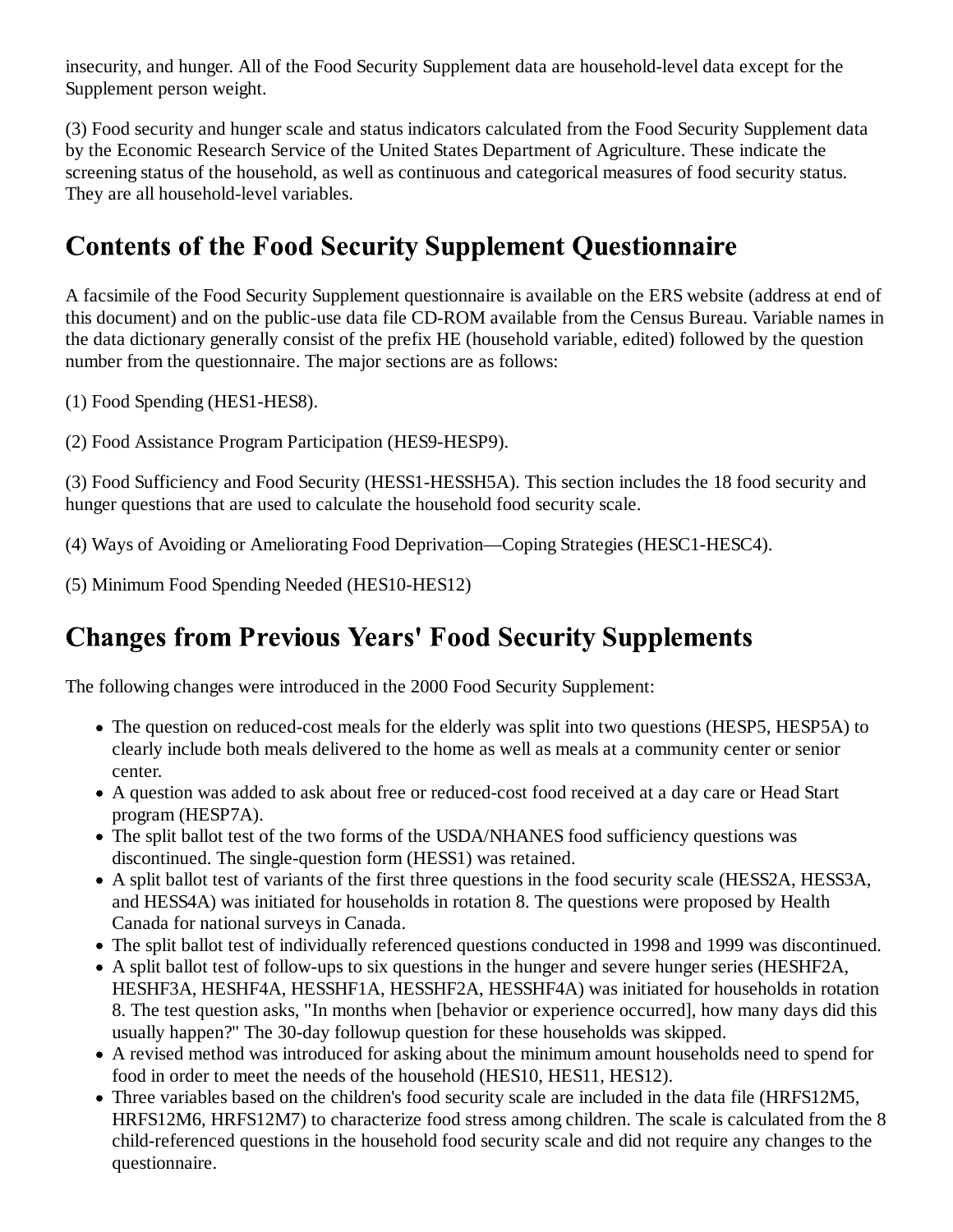# **Screening of the Food Security Supplement**

The Food Security Supplement includes several screens to reduce respondent burden and to avoid embarrassing respondents by asking them questions that are inappropriate given other information they have provided in the survey. The screener variables use information from the monthly labor force core data as well as from the Food Security Supplement. Households with incomes above 185 percent of the poverty threshold (HRPOOR=2, estimated from HUFAMINC and HRNUMHOU) that responded "no" to HES9 were not asked the questions on participation in food assistance programs. Households with income above 185 percent of poverty that registered no indication of food stress on HES9 or HESS1 were not asked the rest of the questions in the "Food Sufficiency and Food Security" section or those in the "Ways of Avoiding or Ameliorating Food Deprivation" section. There are also two "internal" screeners in the main food security section (the questions that are used to calculate the household food security scale). This series of questions is divided into three blocks. After each of the first two blocks, households that registered no indication of food stress in the preceding block are skipped over the rest of the "Food Sufficiency and Food Security" section.

The screening rules that determine whether a household was asked the questions in the food security scale varied somewhat during the first 4 years of fielding the Food Security Supplement. These different screening procedures biased estimated prevalences of food insecurity and hunger differently in each year. Adjustments must be made for these differences to compare prevalences of food security and hunger across years. This topic is discussed further below under the heading "Food Security Scales and Screener Variables."

Screeners also were applied based on whether the household included any children, so that households without children were not asked questions that refer specifically to children. For this purpose, persons 17 or younger are classified as children except those who are household reference persons or spouses of household reference persons (PERRP=1, 2, or 3). In the 2000 Food Security Supplement, unlike in previous years, the exception for minor reference persons and spouses of reference persons was made in the survey instrument and is, therefore, correctly reflected in the responses in the data file.

# **Food Security Scales and Screener Variables**

The main purpose of the Food Security Supplement is to provide information about food security, food insecurity, and hunger in the Nation's households. Several variables are provided in the data file that identify the food security status of each household during the previous 12 months. All of these variables are based on responses to a set, or subset, of 18 questions in the Supplement that are indicators of food insecurity and hunger. HRFS12M3 is the raw score—a count of the number of questions affirmed by the household respondent. HRFS12M4 is the household food security scale score, a continuous score based on fitting the data to a single-parameter Rasch model using item calibrations calculated from the 1998 data. Computed values range from about 1 to 14. Scale scores for households that affirmed no items cannot be calculated within the Rasch model. These households are food secure, but the degree of their food security is not known and may vary widely from household to household. They are assigned scale scores of -6 to remind users that they require special handling in analyses that assume linearity of the scale scores. HRFS12M1 is a categorical variable based on the scale score that classifies households in three categories: food secure, food insecure without hunger, and food insecure with hunger. HRFS12M2 is the same as HRFS12M1 except that the food-insecure-with-hunger category is subdivided to level 1 and level 2 hunger. The level 2 hunger category corresponds operationally with the "Severe Hunger" category described in Household Food Security in the United States in 1995: Summary Report of the Food Security Measurement Project and with the "Food Insecure with Hunger (Severe)" category described in Guide to Measuring Household Food Security - 2000, both published by the Food and Nutrition Service.

A second set of food security status variables indicating the level of food stress among children in the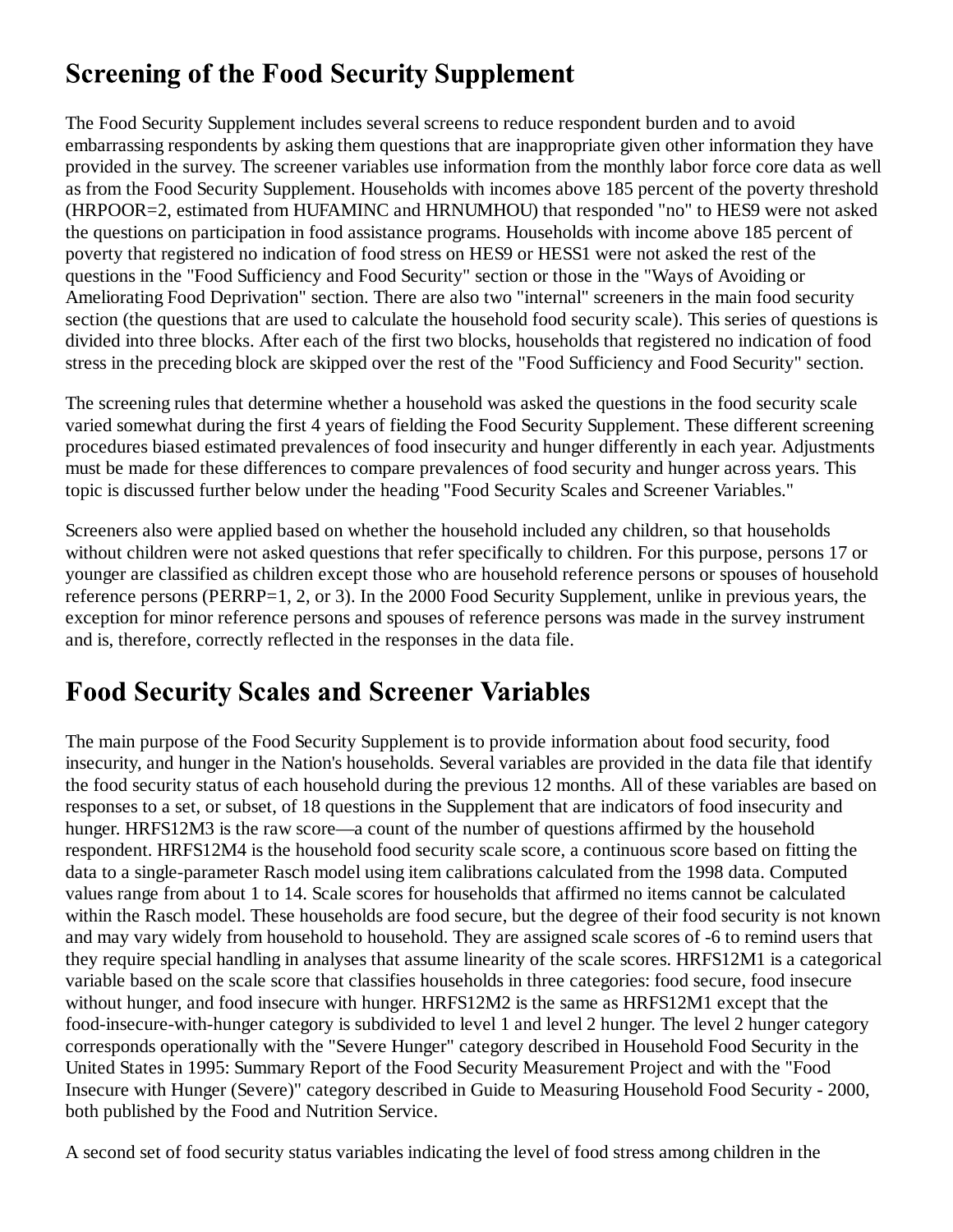household is calculated from responses to the eight questions in the scale that ask specifically about conditions among the children. The children's food security scale variables are HRFS12M6 (raw score), HRFS12M7 (Rasch-based scale score), and HRFS12M5 (2-category children's hunger status indicator).

The food security variables described above are based on responses to the 18 food security indicator questions as they were administered in the 2000 survey. They are directly comparable to the corresponding variables in the August 1998 and April 1999 surveys. A second set of food security scale and status indicators are provided to facilitate comparisons to years prior to 1998. These "common screen" variables are adjusted for interyear differences in survey screening procedures and are comparable to corresponding variables in all earlier years' CPS-FSS data files. Prevalence estimates based on these common-screen variables are comparable across all survey years. The common-screen-based food security variables are HRFS12C3 (raw score), HRFS12C4 (Rasch-based scale score), HRFS12C1 (three-category food security status indicator), and HRFS12C2 (4-category food security status indicator). The common-screen food security variables are needed because the screening procedures used in administering the Food Security Supplements varied somewhat from year to year. In all years, households that were screened out after a few initial questions are classified as food secure. However, comparisons across years of the item responses of households with identical responses to the preliminary screener variables show that some households that were screened out under more stringent screening rules would have been classified as food insecure (or, in a few cases, even as food insecure with hunger) if they had not been screened out. The screening procedures, therefore, bias prevalence estimates of food security and hunger downward, and the extent of the bias varies across years. To compare prevalence rates to years prior to 1998, it is essential to adjust the data from each year so that it matches, as nearly as possible, a common set of screening procedures. That is, negative responses must be imputed to households that would have been screened out at the initial screener in any year. For surveys prior to 1998, negative responses also must be imputed to "downstream" variables for households that would have been screened out at either of the internal screens that were first implemented in 1998. Adjustment of the children's food security scale variables for screening differences is not necessary. The effects of the different screening procedures on the measured prevalence of hunger among children is negligible.

Two screener status variables are provided. HRFS12MS refers to screening status under the screen that was applied when the survey was administered (the "maximum-sample screen.") The variable indicates whether the household was screened out at the initial screen (before the first of the 18 scale questions), or was screened out after the first or second blocks of questions, or was not screened out and was asked all questions. Households that were screened out at the initial screen without giving a valid response to either screening question, or who were screened out after the first or second block without having given a valid response to any of the questions in the scale are coded as "Missing" (-5) on HRFS12MS. The corresponding food security scale and status variables for these households (HRFS12M1 through HRFS12M7) are coded as "No Response" (-9).

HRFS12CS refers to screening status under the 1995-2000 common screen. Categories are the same as for the maximum-sample screen variable, and households that would have been screened out with no valid responses to any of the indicator questions under the common screen are coded as "Missing" (-5). Common-screen food security scale and status variables (HRFS12C1 through HRFS12C4) for these households are coded as "No Response" (-9).

### **Constructing Household Characteristics from Person Records**

To compute some household characteristics such as household size, presence of children, or presence of elderly members, it is necessary to identify the records of all persons in the same household. Households are uniquely and completely identified by State of residence (GESTCEN), household identifier (HRHHID), and household serial suffix (HSERSUF). Sort records within households by PERRP if the household reference person record must be the first record in the household. To match to other months' CPS files, add the HRMIS